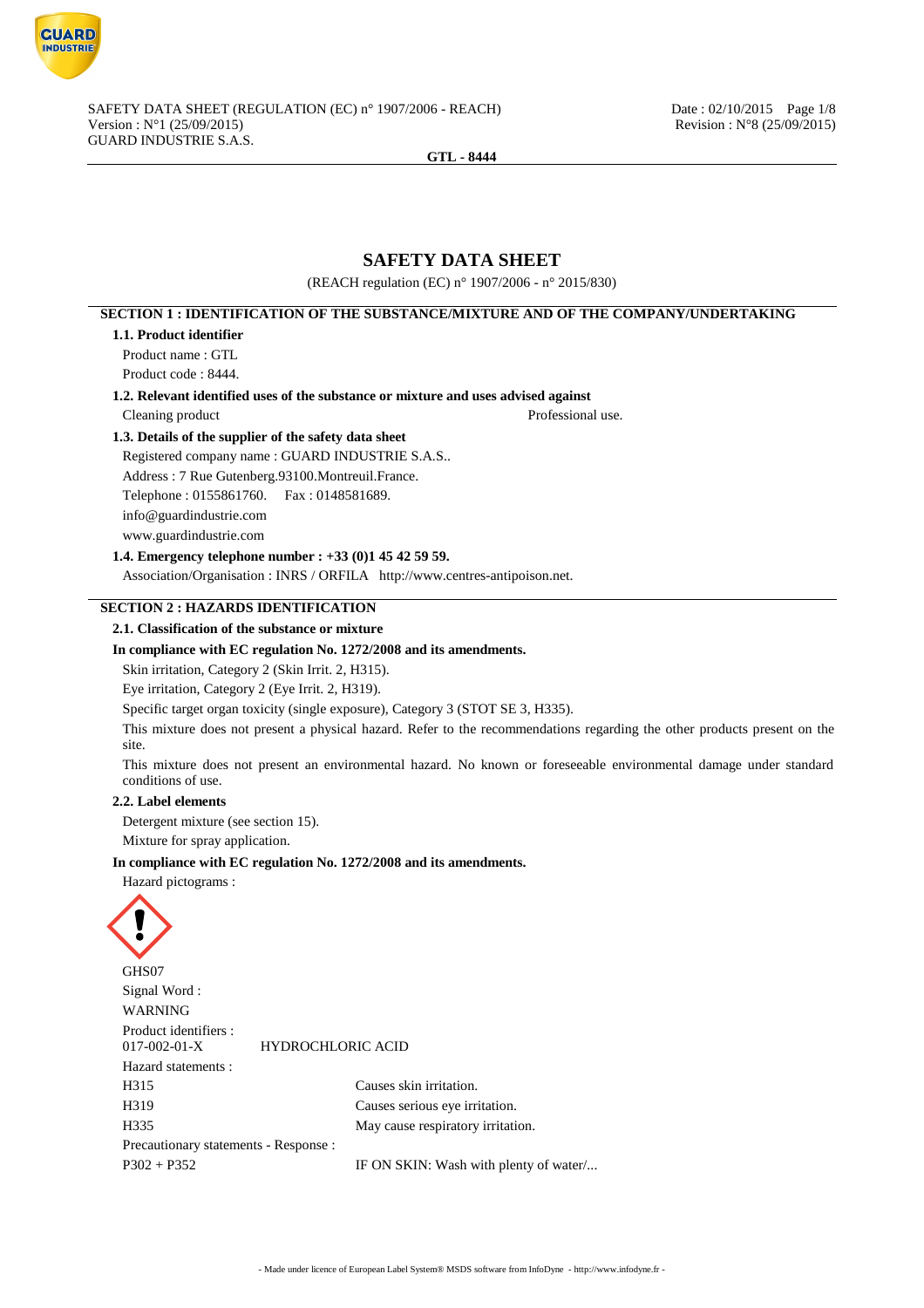

| $P305 + P351 + P338$                 | IF IN EYES: Rinse cautiously with water for several minutes. Remove contact<br>lenses, if present and easy to do. Continue rinsing. |
|--------------------------------------|-------------------------------------------------------------------------------------------------------------------------------------|
| P321                                 | Specific treatment (see  on this label).                                                                                            |
| $P337 + P313$                        | If eye irritation persists: Get medical advice/attention.                                                                           |
| $P362 + P364$                        | Take off contaminated clothing and wash it before reuse.                                                                            |
| Precautionary statements - Storage : |                                                                                                                                     |
| $P403 + P233$                        | Store in a well-ventilated place. Keep container tightly closed.                                                                    |

#### **2.3. Other hazards**

The mixture does not contain substances classified as 'Substances of Very High Concern' (SVHC)  $>0.1\%$  published by the European CHemicals Agency (ECHA) under article 57 of REACH: http://echa.europa.eu/fr/candidate-list-table

The mixture satisfies neither the PBT nor the vPvB criteria for mixtures in accordance with annexe XIII of the REACH regulations EC 1907/2006.

# **SECTION 3 : COMPOSITION/INFORMATION ON INGREDIENTS**

# **3.2. Mixtures**

## **Composition :**

| <i>dentification</i>  | (EC) 1272/2008                       | Note | $\frac{0}{0}$      |
|-----------------------|--------------------------------------|------|--------------------|
| $INDEX: 017-002-01-X$ | GHS05, GHS07                         | в    | $10 \le x \% < 25$ |
| $ EC: 231-595-7$      | . Der                                |      |                    |
|                       | $\left  \right $ Skin Corr. 1B, H314 |      |                    |
| HYDROCHLORIC ACID     | STOT SE 3, H335                      |      |                    |

# **SECTION 4 : FIRST AID MEASURES**

As a general rule, in case of doubt or if symptoms persist, always call a doctor.

NEVER induce swallowing by an unconscious person.

## **4.1. Description of first aid measures**

#### **In the event of exposure by inhalation :**

In the event of massive inhalation, remove the person exposed to fresh air. Keep warm and at rest.

If the person is unconscious, place in recovery position. Notify a doctor in all events, to ascertain whether observation and supportive hospital care will be necessary.

If breathing is irregular or has stopped, effect mouth-to-mouth resuscitation and call a doctor.

In the event of inhalation of spray mist, seek medical attention immediately, showing the packaging or label.

#### **In the event of splashes or contact with eyes :**

Wash thoroughly with fresh, clean water for 15 minutes holding the eyelids open.

If there is any redness, pain or visual impairment, consult an ophthalmologist.

# **In the event of splashes or contact with skin :**

Remove contaminated clothing and wash the skin thoroughly with soap and water or a recognised cleaner.

Watch out for any remaining product between skin and clothing, watches, shoes, etc.

If the contaminated area is widespread and/or there is damage to the skin, a doctor must be consulted or the patient transferred to hospital.

## **In the event of swallowing :**

Do not give the patient anything orally.

In the event of swallowing, if the quantity is small (no more than one mouthful), rinse the mouth with water and consult a doctor.

Seek medical attention immediately, showing the label.

## **4.2. Most important symptoms and effects, both acute and delayed**

#### No data available.

#### **4.3. Indication of any immediate medical attention and special treatment needed**

No data available.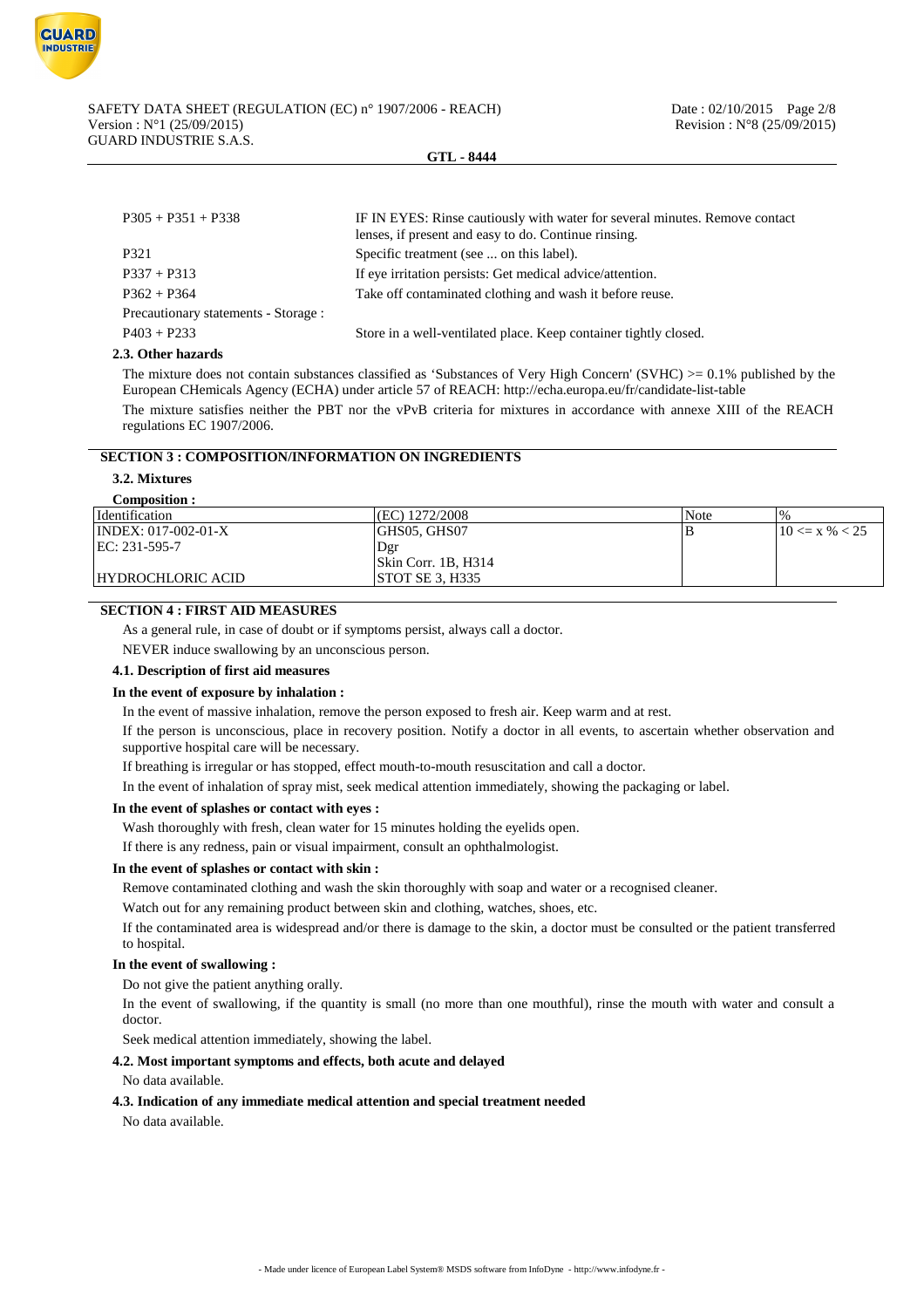

# **SECTION 5 : FIREFIGHTING MEASURES**

#### Non-flammable.

## **5.1. Extinguishing media**

#### **5.2. Special hazards arising from the substance or mixture**

A fire will often produce a thick black smoke. Exposure to decomposition products may be hazardous to health.

Do not breathe in smoke.

In the event of a fire, the following may be formed :

- carbon monoxide (CO)
- carbon dioxide (CO2)
- hydrogen chloride (HCl)
- phosgene (CCl2O)
- chlorine (Cl2)

#### **5.3. Advice for firefighters**

No data available.

## **SECTION 6 : ACCIDENTAL RELEASE MEASURES**

#### **6.1. Personal precautions, protective equipment and emergency procedures**

Consult the safety measures listed under headings 7 and 8.

#### **For non first aid worker**

Avoid inhaling the vapors.

Avoid any contact with the skin and eyes.

If a large quantity has been spilt, evacuate all personnel and only allow intervention by trained operators equipped with safety apparatus.

## **For first aid worker**

First aid workers will be equipped with suitable personal protective equipment (See section 8).

#### **6.2. Environmental precautions**

Contain and control the leaks or spills with non-combustible absorbent materials such as sand, earth, vermiculite, diatomaceous earth in drums for waste disposal.

Prevent any material from entering drains or waterways.

#### **6.3. Methods and material for containment and cleaning up**

If the ground is contaminated, once the product has been recovered by sponging with an inert and non-combustible absorbent material, wash the contaminated area in plenty of water.

Clean preferably with a detergent, do not use solvents.

## **6.4. Reference to other sections**

No data available.

# **SECTION 7 : HANDLING AND STORAGE**

Requirements relating to storage premises apply to all facilities where the mixture is handled.

#### **7.1. Precautions for safe handling**

Always wash hands after handling.

Remove and wash contaminated clothing before re-using.

#### **Fire prevention :**

Handle in well-ventilated areas.

Prevent access by unauthorised personnel.

#### **Recommended equipment and procedures :**

For personal protection, see section 8.

Observe precautions stated on label and also industrial safety regulations.

Avoid inhaling vapors. Carry out any industrial operation which may give rise to this in a sealed apparatus.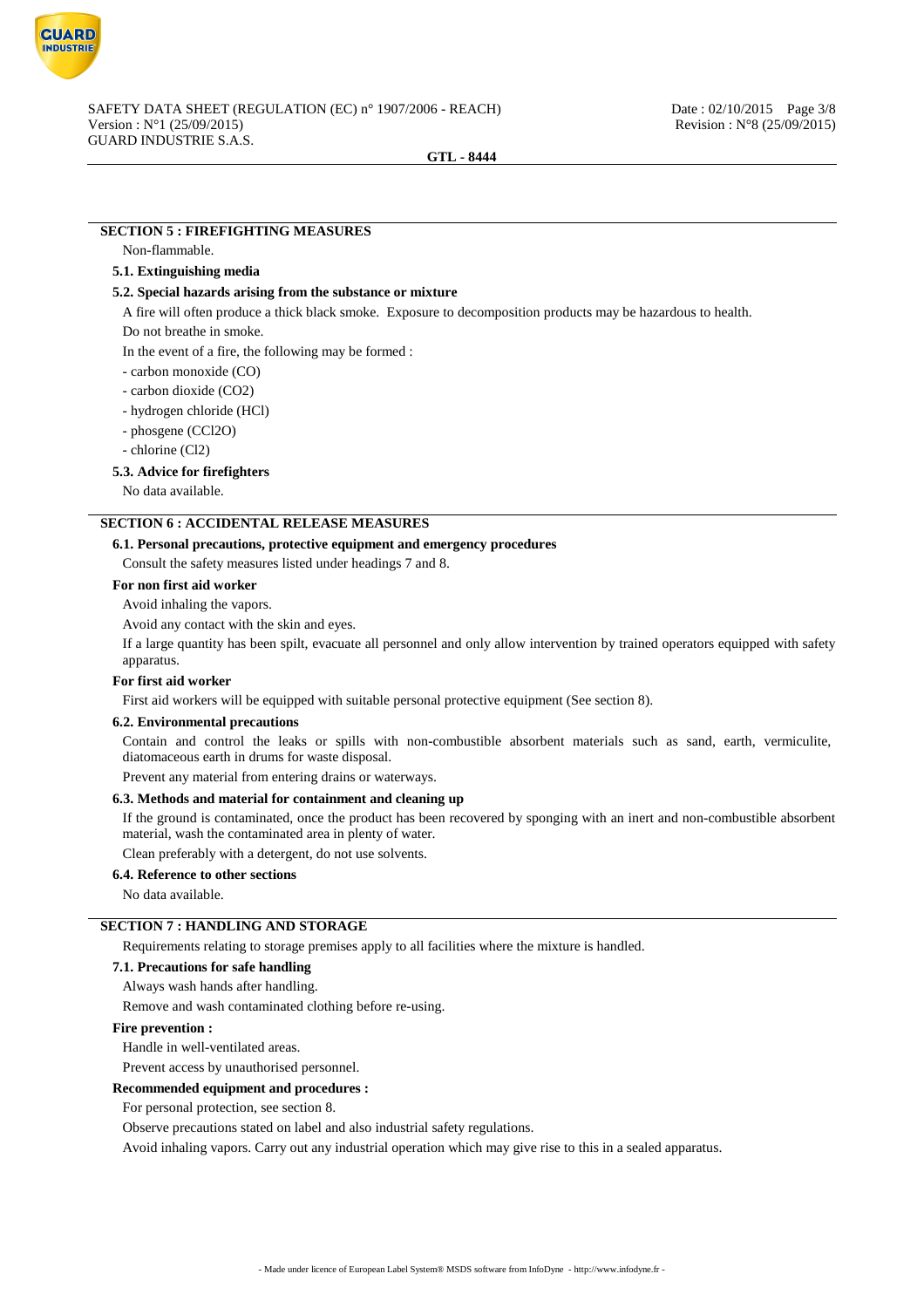

Provide vapor extraction at the emission source and also general ventilation of the premises.

Also provide breathing apparatus for certain short tasks of an exceptional nature and for emergency interventions.

In all cases, recover emissions at source.

Avoid skin and eye contact with this mixture.

## **Prohibited equipment and procedures :**

No smoking, eating or drinking in areas where the mixture is used.

#### **7.2. Conditions for safe storage, including any incompatibilities**

No data available.

## **Storage**

Keep the container tightly closed in a dry, well-ventilated place.

**Packaging**

Always keep in packaging made of an identical material to the original.

**7.3. Specific end use(s)**

#### No data available.

# **SECTION 8 : EXPOSURE CONTROLS/PERSONAL PROTECTION**

**8.1. Control parameters**

No data available.

## **Derived no effect level (DNEL) or derived minimum effect level (DMEL):**

HYDROCHLORIC ACID ...%

**Final use: Workers.** Exposure method: Inhalation.

Exposure method: Inhalation.<br>
Potential health effects: Long term Inhalation.

Potential health effects:<br>
DNEL:<br>  $15 \text{ mo of substance/m}^3$ 15 mg of substance/m3

Long term local effects. DNEL : 8 mg of substance/m3

## **Predicted no effect concentration (PNEC):**

HYDROCHLORIC ACID ...% Environmental compartment: Fresh water.

PNEC : 0.036 mg/l Environmental compartment: Sea water.

PNEC : 0.036 mg/l

Environmental compartment: Intermittent waste water. PNEC : 0.045 mg/l

Environmental compartment: Waste water treatment plant. PNEC : 0.036 mg/l

#### **8.2. Exposure controls**

## **Personal protection measures, such as personal protective equipment**

Pictogram(s) indicating the obligation of wearing personal protective equipment (PPE) :



Use personal protective equipment that is clean and has been properly maintained.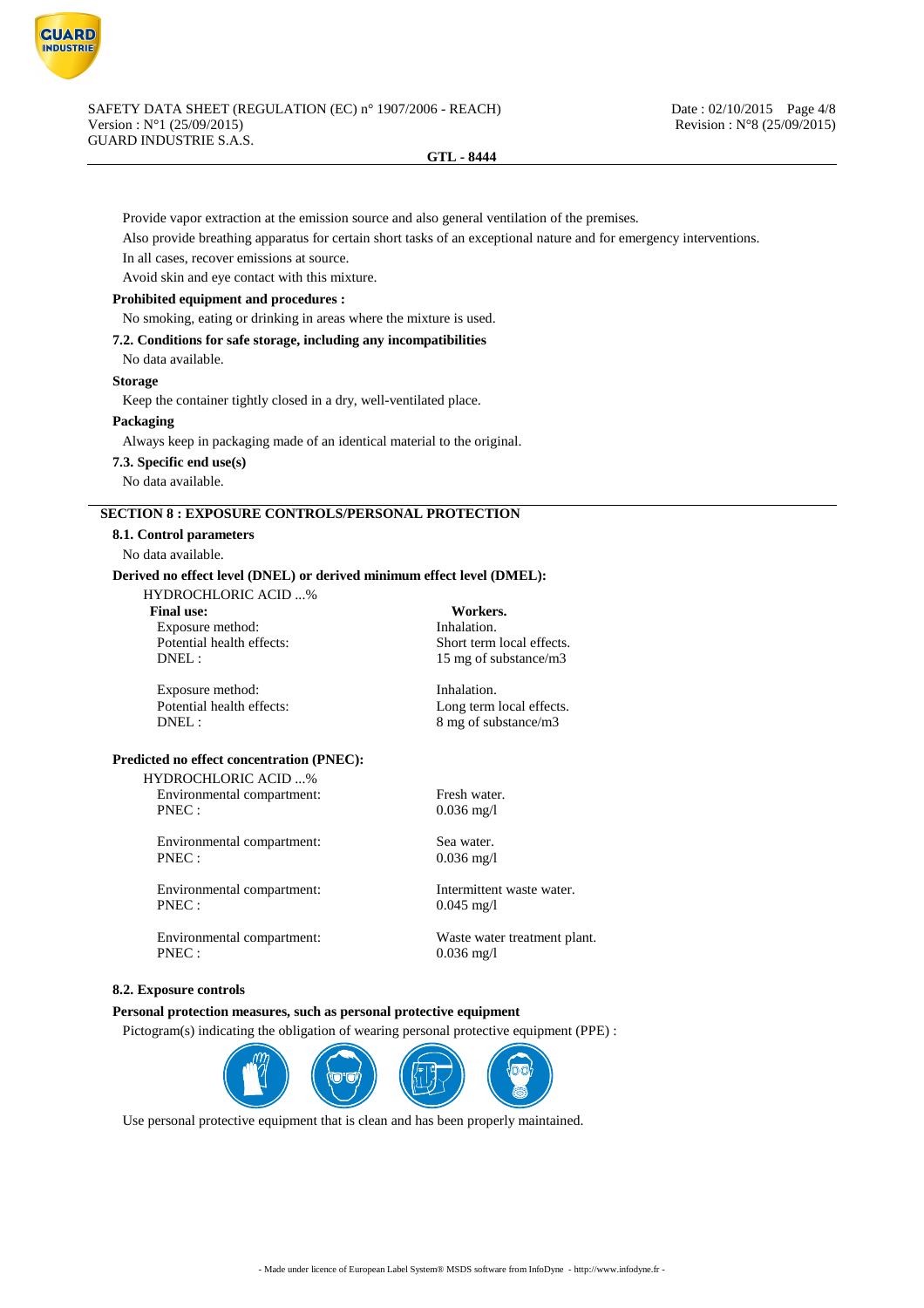

Store personal protective equipment in a clean place, away from the work area.

Never eat, drink or smoke during use. Remove and wash contaminated clothing before re-using. Ensure that there is adequate ventilation, especially in confined areas.

# **- Eye / face protection**

Avoid contact with eyes.

Use eye protectors designed to protect against liquid splashes

Before handling, wear safety goggles with protective sides accordance with standard EN166.

In the event of high danger, protect the face with a face shield.

When spraying, wear a face shield in accordance with standard EN166.

Prescription glasses are not considered as protection.

Individuals wearing contact lenses should wear prescription glasses during work where they may be exposed to irritant vapours.

Provide eyewash stations in facilities where the product is handled constantly.

## **- Hand protection**

Wear suitable protective gloves in the event of prolonged or repeated skin contact.

Use suitable protective gloves that are resistant to chemical agents in accordance with standard EN374.

Gloves must be selected according to the application and duration of use at the workstation.

Protective gloves need to be selected according to their suitability for the workstation in question : other chemical products that may be handled, necessary physical protections (cutting, pricking, heat protection), level of dexterity required.

Type of gloves recommended :

- PVC (polyvinyl chloride)
- Butyl Rubber (Isobutylene-isoprene copolymer)
- Natural latex
- Nitrile rubber (butadiene-acrylonitrile copolymer rubber (NBR))
- Recommended properties :

- Impervious gloves in accordance with standard EN374

**- Body protection**

Avoid skin contact.

Wear suitable protective clothing.

Work clothing worn by personnel shall be laundered regularly.

After contact with the product, all parts of the body that have been soiled must be washed.

## **- Respiratory protection**

Avoid breathing vapours.

If the ventilation is insufficient, wear appropriate breathing apparatus.

When workers are confronted with concentrations that are above occupational exposure limits, they must wear a suitable, approved, respiratory protection device.

Anti-gas and vapour filter(s) (Combined filters) in accordance with standard EN14387 :

- A1 (Brown)

## **SECTION 9 : PHYSICAL AND CHEMICAL PROPERTIES**

| 9.1. Information on basic physical and chemical properties |                  |
|------------------------------------------------------------|------------------|
| General information:                                       |                  |
| Physical state:                                            | Fluid liquid.    |
| Important health, safety and environmental information     |                  |
| pH:                                                        | Not stated.      |
|                                                            | Strongly acidic. |
| Boiling point/boiling range:                               | Not specified.   |
| Flash point interval :                                     | Not relevant.    |
| Vapour pressure $(50^{\circ}C)$ :                          | Not relevant.    |
| Density:                                                   | >1               |
|                                                            |                  |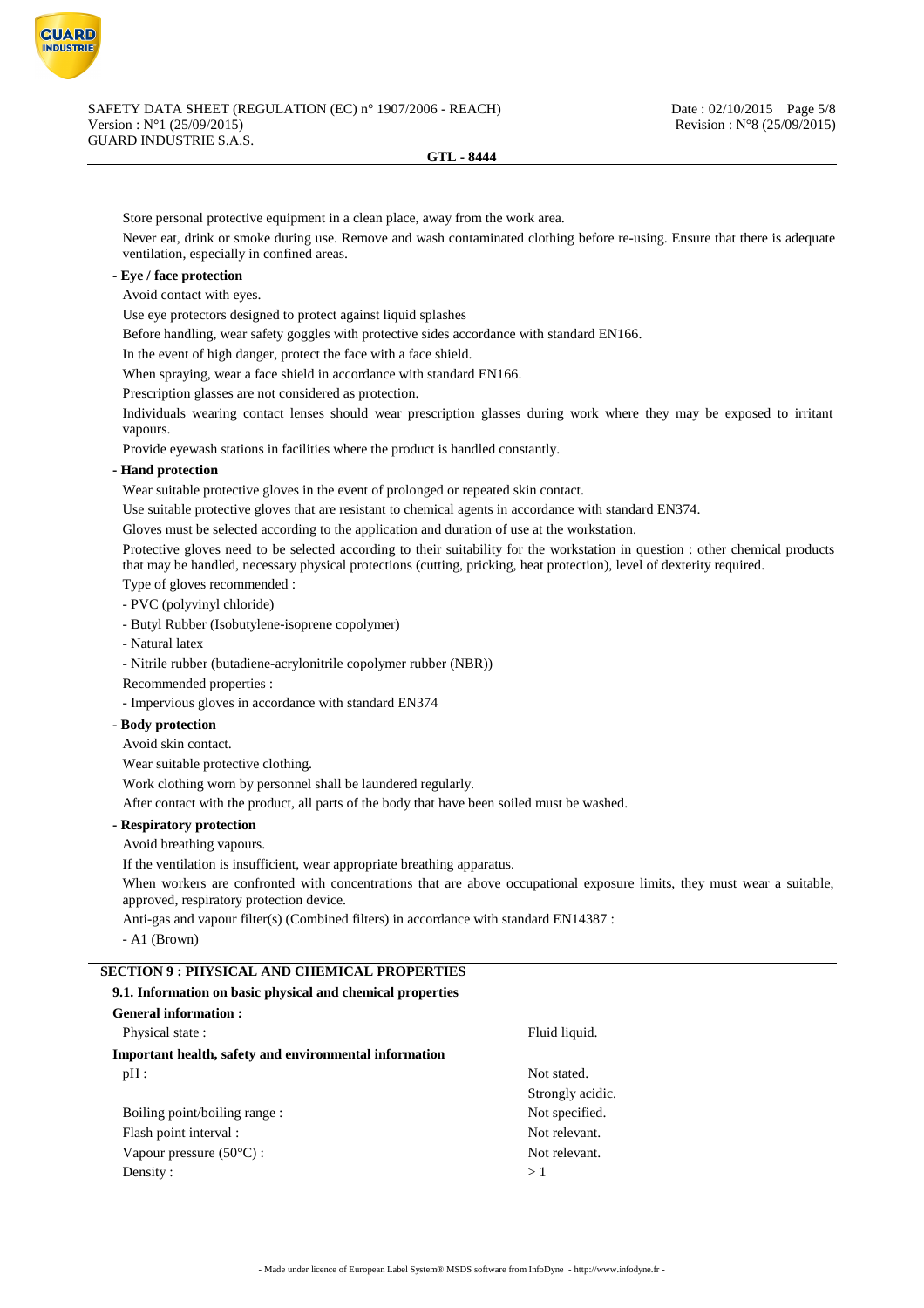

Method for determining the density :

ISO 3507 (Laboratory glassware - Pycnometers).

## **GTL - 8444**

Water solubility : Soluble. Melting point/melting range : Not specified. Self-ignition temperature : Not specified. Decomposition point/decomposition range : Not specified.

**9.2. Other information**

No data available.

# **SECTION 10 : STABILITY AND REACTIVITY**

## **10.1. Reactivity**

No data available.

### **10.2. Chemical stability**

This mixture is stable under the recommended handling and storage conditions in section 7.

## **10.3. Possibility of hazardous reactions**

No data available.

## **10.4. Conditions to avoid**

Avoid :

- frost

#### **10.5. Incompatible materials**

## **10.6. Hazardous decomposition products**

The thermal decomposition may release/form :

- carbon monoxide (CO)
- carbon dioxide (CO2)
- hydrogen chloride (HCl)
- phosgene (CCl2O)
- chlorine (Cl2)

# **SECTION 11 : TOXICOLOGICAL INFORMATION**

# **11.1. Information on toxicological effects**

May cause irreversible damage to the skin; namely inflammation of the skin or the formation of erythema and eschar or oedema following exposure up to four hours.

May have reversible effects on the eyes, such as eye irritation which is totally reversible by the end of observation at 21 days. Respiratory tract irritation may occur, together with symptoms such as coughing, choking and breathing difficulties.

## **11.1.1. Substances**

No toxicological data available for the substances.

## **11.1.2. Mixture**

No toxicological data available for the mixture.

# **SECTION 12 : ECOLOGICAL INFORMATION**

# **12.1. Toxicity**

## **12.1.2. Mixtures**

No aquatic toxicity data available for the mixture.

#### **12.2. Persistence and degradability**

No data available.

## **12.3. Bioaccumulative potential**

No data available.

# **12.4. Mobility in soil**

No data available.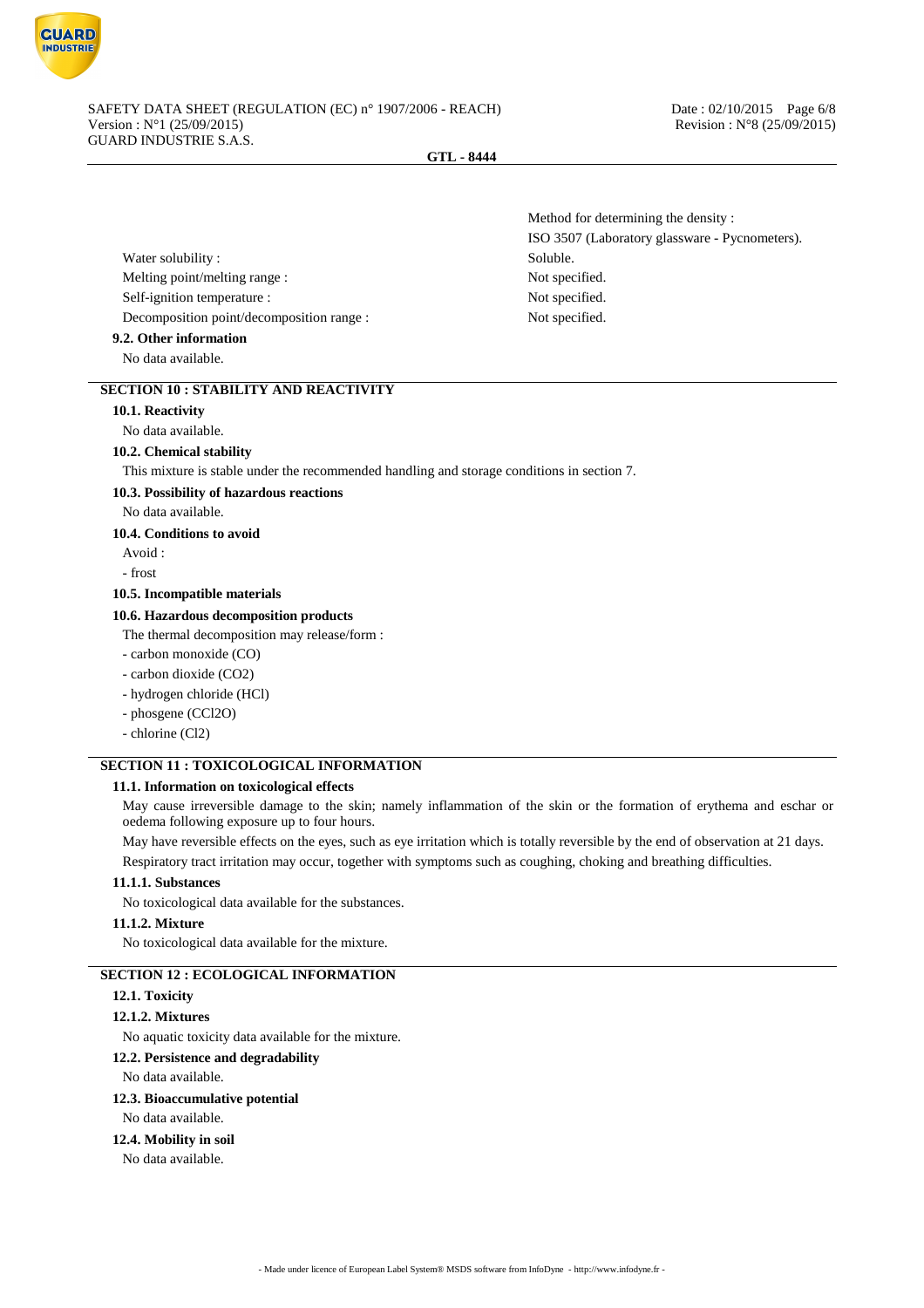

#### **12.5. Results of PBT and vPvB assessment**

#### No data available.

#### **12.6. Other adverse effects**

No data available.

# **SECTION 13 : DISPOSAL CONSIDERATIONS**

Proper waste management of the mixture and/or its container must be determined in accordance with Directive 2008/98/EC.

#### **13.1. Waste treatment methods**

Do not pour into drains or waterways.

#### **Waste :**

Waste management is carried out without endangering human health, without harming the environment and, in particular without risk to water, air, soil, plants or animals.

Recycle or dispose of waste in compliance with current legislation, preferably via a certified collector or company.

Do not contaminate the ground or water with waste, do not dispose of waste into the environment.

#### **Soiled packaging :**

Empty container completely. Keep label(s) on container.

Give to a certified disposal contractor.

## **SECTION 14 : TRANSPORT INFORMATION**

Exempt from transport classification and labelling.

Transport product in compliance with provisions of the ADR for road, RID for rail, IMDG for sea and ICAO/IATA for air transport (ADR 2015 - IMDG 2014 - ICAO/IATA 2015).

## **SECTION 15 : REGULATORY INFORMATION**

## **15.1. Safety, health and environmental regulations/legislation specific for the substance or mixture**

## **- Classification and labelling information included in section 2:**

The following regulations have been used:

- EU Regulation No. 1272/2008 amended by EU Regulation No. 487/2013.
- EU Regulation No. 1272/2008 amended by EU Regulation No. 758/2013.
- EU Regulation No. 1272/2008 amended by EU Regulation No. 944/2013.
- EU Regulation No. 1272/2008 amended by EU Regulation No. 605/2014.
- EU Regulation No. 1272/2008 amended by EU Regulation No. 1297/2014.

## **- Container information:**

No data available.

- **Particular provisions :**
- No data available.
- **Labelling for detergents (EC Regulation No. 648/2004,907/2006) :**

- less than 5 % : nonionic surfactants

**15.2. Chemical safety assessment**

No data available.

## **SECTION 16 : OTHER INFORMATION**

Since the user's working conditions are not known by us, the information supplied on this safety data sheet is based on our current level of knowledge and on national and community regulations.

The mixture must not be used for other uses than those specified in section 1 without having first obtained written handling instructions.

It is at all times the responsibility of the user to take all necessary measures to comply with legal requirements and local regulations.

The information in this safety data sheet must be regarded as a description of the safety requirements relating to the mixture and not as a guarantee of the properties thereof.